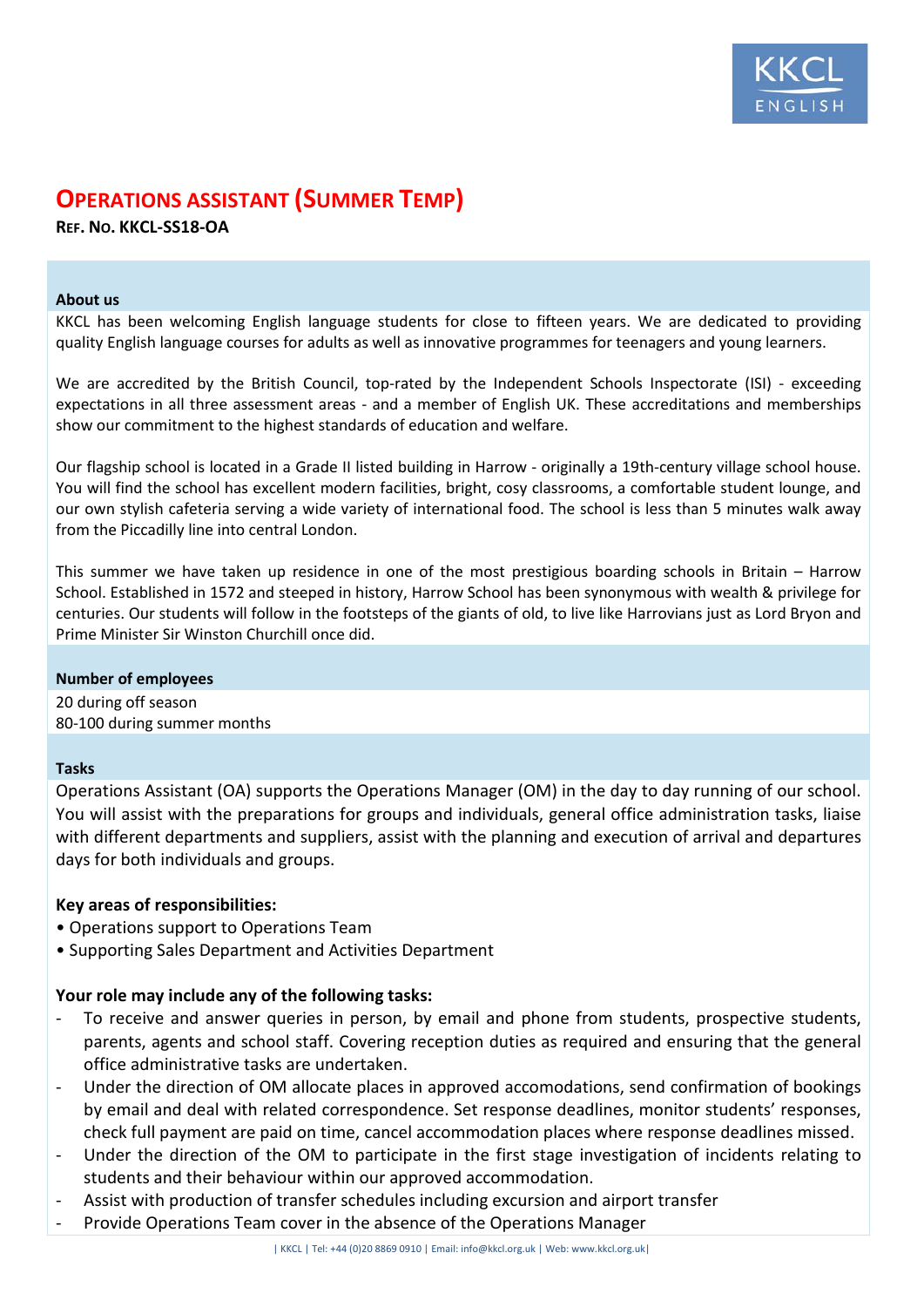

- General trouble-shooting for accommodation bookings & transportation
- Assist with the delivery and collection of school stock
- Point of Contact for Operational queries (such as providing staff login details, telephone numbers, schedule information etc)
- Act as point of contact for operational phone calls
- Assist on arrival & departure days by opening up the School where required
- Production of ID Staff IDs for staff and staff induction packs
- Production of student welcome packs and student ID cards
- Arranging staff inductions and arrival information for new staff, including rooming, uniform, mobile phone and credit card
- Assist the Office Administrator in the booking of excursions and travel where required
- Assist the Academic Department in completing daily tasks as directed
- Check staff documents and IT access privileges to ensure all is in place prior to contracts beginning

# **Skills needed**

-

- $\checkmark$  Attention to detail
- $\checkmark$  Proactive attitude to problem-solving and prevention
- $\checkmark$  Strong written and verbal communication skills plus the ability to deal clearly and professionally with the general public by telephone and email are essential.
- $\checkmark$  Strong interpersonal skills and a desire to succeed in a fast paced environment
- $\checkmark$  Self Starter who maintains high levels of motivation and demonstrates resilience
- $\checkmark$  Strong analytical skills & the ability to work unsupervised
- $\checkmark$  Good time management skills
- $\checkmark$  Ability to co-ordinate works with other departments/companies to meet specific deadlines
- $\checkmark$  Self motivated to constantly look to improve departmental processes, quality and performance standards
- $\checkmark$  Dedicated, enthusiastic and conscientious approach to all tasks set
- $\checkmark$  Computer proficient with Microsoft Word & Excel
- $\checkmark$  Strong administration and organisational skills
- Be able to work in a variety of locations and alongside other teams as required
- $\checkmark$  All staff are required to be co-operative and flexible

#### **Duration**

May / June to August

#### **Office languages**

Fluent in written and spoken English

#### **Location**

Harrow-on-the-Hill / Harrow, London

#### **Financial support**